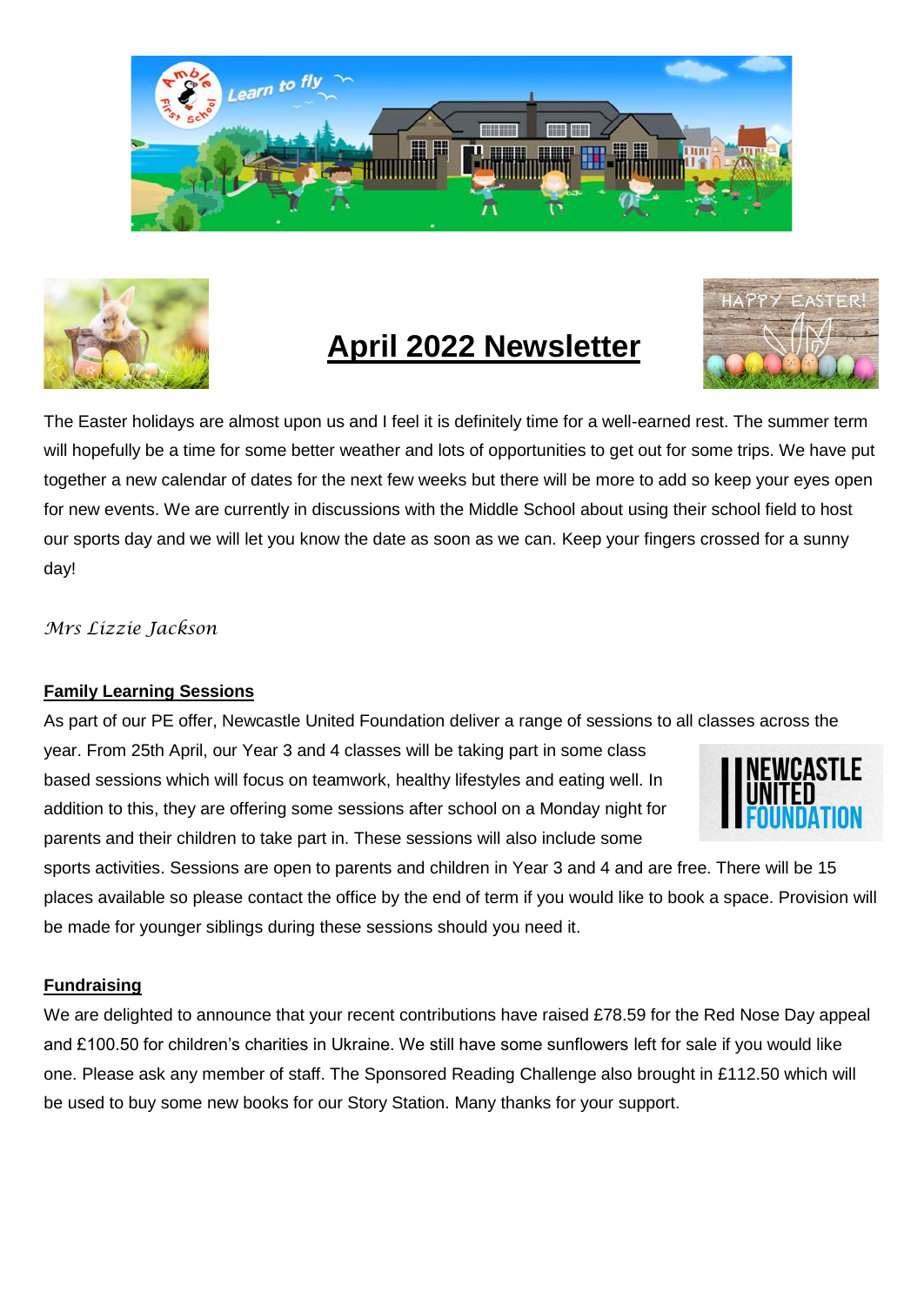#### **Parent sessions**

Thank you to those who were able to attend our parent/carer sessions with Reception, Year 3 and 4 this week. We hope that you enjoyed coming back into school and getting an idea of the types of things that we do. A reminder that next week is Year 1 (Tuesday 5th) and Year 2 (Thursday 7th). We aim to plan some more of these for the summer term.

#### **Wrap-Around Care**

Since the return following the school closures last year, we have noticed a significant decline in the number of children attending the wrap-around care offered by school. We do understand that some people found alternative options during the closures and that others have changed their working patterns or may continue to work from home.

We currently offer:

Breakfast Club from 8am Monday to Friday at a cost of £2.50 per session. After school provision Monday to Thursday, £4 until 4:15pm and £6 until 5pm. Spaces for both provisions can be booked on Eduspot by 3.30pm on Friday for the following week.

These are both not-for-profit offers, however the decline in numbers means that they are now heavily subsidised from the school budget. We will be reviewing attendance during the summer term and may need to decide about whether our current offer is financially viable in the Autumn term.

#### **Story Station**

We can now finally announce that our new Story Station has arrived. This is going to be a fabulous opportunity for the children to enjoy some quiet time reading and enjoying a wide variety of books. Our School Council have been tasked with canvassing opinions from their peers about what should be included and Mrs Hunter will be in charge of creating a shopping list!

#### **Class photos**

Children will be having their photos taken with their classes on Tuesday 26th April. Please ensure that children have their school jumpers/cardigans on this day.





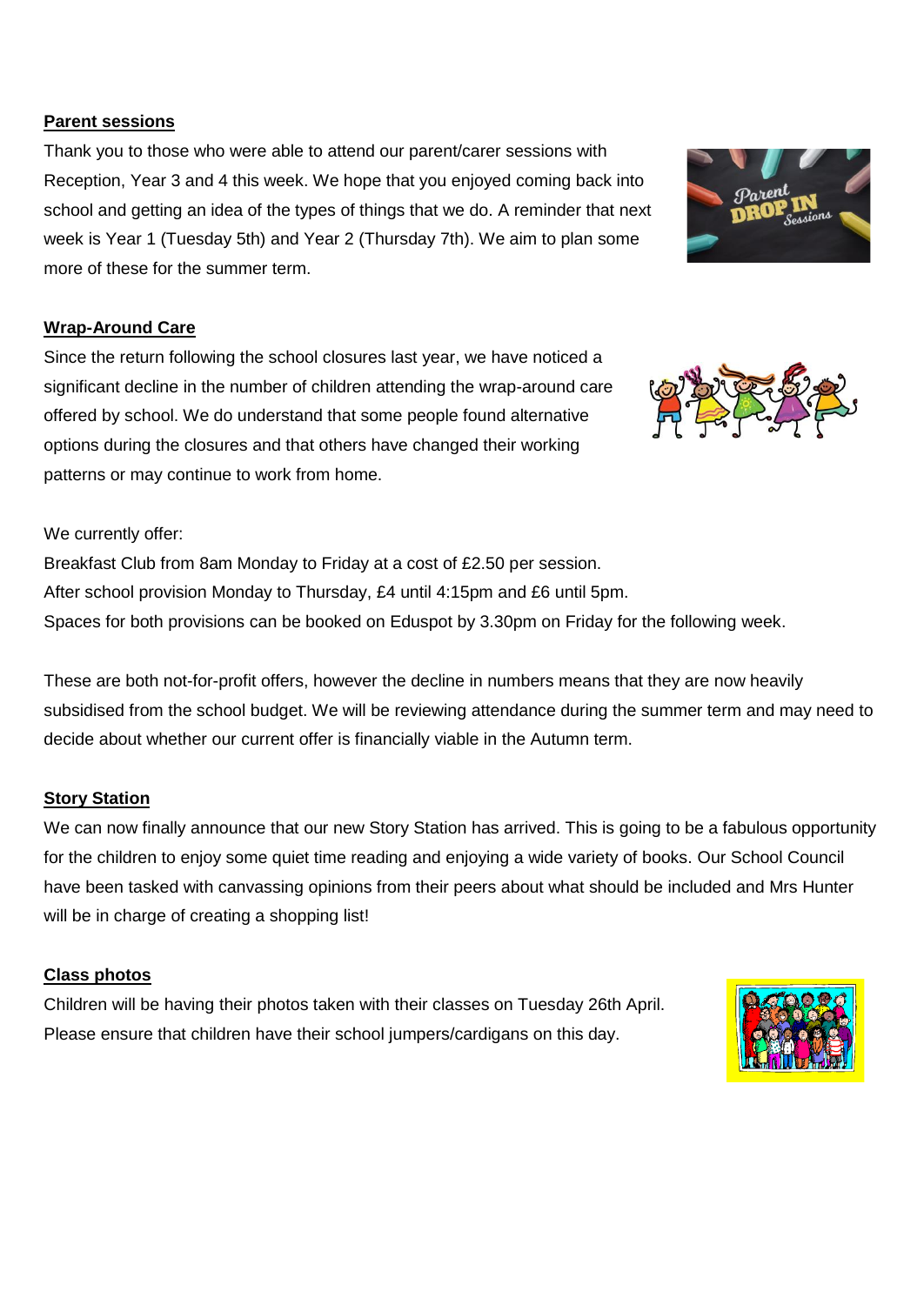#### **PE Days Summer Term**

| <b>Reception</b> Tues Thurs |         |                    |
|-----------------------------|---------|--------------------|
| Year 1                      |         | Mon Tues           |
| Year 2                      |         | Mon Fri (swimming) |
| Year <sub>3</sub>           | Mon Fri |                    |
| Year 4                      |         | Mon Thurs          |

#### **Summer Fair**

This year, we are pleased to be able to announce that our summer fair is returning and will take place on Friday 8th July. As we have done in the past, over the summer term we will hold a number of non-uniform days in return for raffle prizes/tombola stalls.



## **Attendance up to end of March 2022**

**Rec** - 91.76% **Year 1** - 93.82% **Year 2** – 95.04% **Year 3** - 93.19% **Year 4** - 96.14%

Our school target for attendance is **96%.**

Well done Year 4!



#### **Online Safety**

Youtube is a very popular platform for adults and children alike. We use it regularly in school to share videos and music with the children. Due to the fact that Youtube allows advertising, it can sometimes be difficult to anticipate what might pop up next. Below is some useful information about Youtube and the different functions you can use as parents/carers to try and limit some of the inappropriate content that children can be exposed to.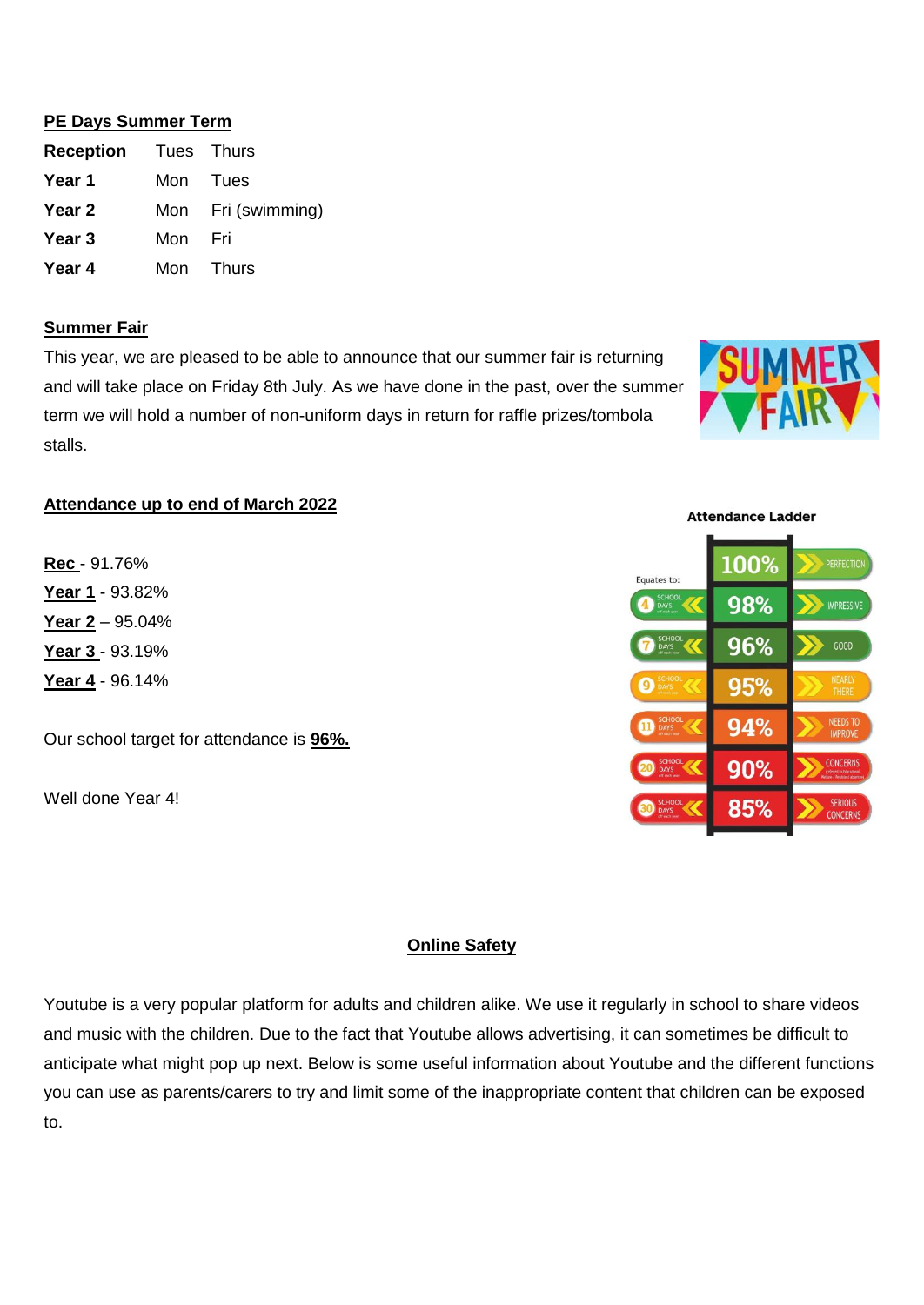At National Online Safety, we believe in empowering parents, carers and trusted adults with the information to hold an informed conversation about online safety with their children, should they can be a state of Piece of P

# What Parents & Carers Need to Know about

YouTube is a video-sharing social media platform that allows billions of people around the world to watch, share and upload their own videos with a vast range of content - including sport, entertainment, education and lots more. It's a superb space for people to consume content that they're<br>interested in. As a result, this astronomically popular platform has had a huge social<br>impact: influencing online culture on a global

#### **INAPPROPRIATE CONTENT**

Four the state and can be accessed<br>via numerous devices, even without<br>creating a YouTube account. Some<br>content is flagged as 'age-restricted'<br>(requiring the user to be logged into an<br>decount with a verified age of 18), but

#### **CONNECT WITH STRANGERS**

**INC. INC.** 

**Southers a social media platform of ANNUCKS**<br>
which slows people to interact with<br>
other (usually unknown) users. Account<br>
holders can leave comments on any<br>
video they have access to, as well as<br>
connecting with stranger -0

#### **Kanada Angeler SUGGESTED CONTENT**

**Solution Community (Section 2018)**<br>
YouTube recommends videos related to<br>
YouTube recount, aiming to provide content<br>
hat will interest them. This is intended to<br>
be helpful but can also lead to<br>
be helpful but can also l

## **Advice for Parents & Carers**

#### **APPLY RESTRICTED MODE**

Further and the distinguished and the prevents youTube from showing inappropriate<br>prevents youTube from showing inappropriate<br>content (such as drug and alcohol obuse, graphic<br>violence and sexual situations) to underage<br>pro



an 7

#### **CHECK OTHER PLATFORMS**

**CONSTANT** Influential content creators usually have<br>other social media accounts which they<br>other social media accounts which they<br>encourage their frans to follow, Having an open<br>aiscussion about this with your child makes it<br>followi

 $\begin{tabular}{l} \textbf{Meet Our Eyper} \\ \textbf{C} \\ \textbf{C} \\ \textbf{C} \\ \textbf{C} \\ \textbf{C} \\ \textbf{D} \\ \textbf{C} \\ \textbf{D} \\ \textbf{C} \\ \textbf{D} \\ \textbf{C} \\ \textbf{D} \\ \textbf{D} \\ \textbf{D} \\ \textbf{D} \\ \textbf{D} \\ \textbf{D} \\ \textbf{D} \\ \textbf{D} \\ \textbf{D} \\ \textbf{D} \\ \textbf{D} \\ \textbf{D} \\ \textbf{D} \\ \textbf{D} \\ \textbf{D} \\ \textbf{D} \\ \textbf{D} \\ \textbf{D$ 

#### **TRY GOOGLE FAMILY**

Creating a Google Family account allows<br>you to monitor what your child is watching,<br>uploading and sharing with other users. It<br>will also display their recently watched videos,<br>searches and recommended videos. In general, a

#### **MONITOR ENGAGEMENT**

YouTube is the online viewing platform of<br>choice for billions of people, many of them<br>children. Younger children will watch use on the different content to older ones, of course, and<br>react to content differently. You may w



#### **HIGH VISIBILITY**

The content creations of the special space of the ratio of the mass that as possible. Creating and uplodding<br>as possible. Creating and uplodding<br>content exposes children to potential<br>hardware content control to control the

Q

 $60$ 

**OU!** 

x

 $\Omega$ 

#### **TRENDS AND CHALLENGES**

**EXECUTE THE CONSUMPLE CONSUMPLE CONSUMED**<br>
Schollanges and memos that are fun to<br>
and logical memosic and memosity entertaining and might<br>
these immension with Children often find<br>
then to be safe, but many others may<br>
ha

**Contract Administration** 

### SNEAKY SCAMMERS

 $\mathbf{u}$ 

 $\mathfrak{c}$ 

٠

**Propular YouTube channels regularly have**<br>scammers posing as a well-known<br>influencer in the comments section,<br>attempting to lure users into clicking on<br>their phishing links. Scammers<br>their phishing dividends the case of t



Ì VouTube gives users the option of uploading<br>videos as 'private' or 'unlisted' - so they could<br>be shared exclusively with family and friends,<br>for example. Comments on videos can also be<br>disabled and channels that your child

#### **LIMIT SPENDING**

Although YouTube is free, it does offer some<br>in-app purchases: users can rent and buy TV<br>shows and movies to watch, for example. If<br>you're not comfortable with your child<br>you're not comfortable with your child<br>your bank ca



(() www.nationalonlinesafety.com

**Condonlinesafety** Users of this quide do so at their own discretion. No liability is entered into. Current as of the date of release: 26.01.2022

**A** /NationalOnlineSafety

C @nationalonlinesafety



A